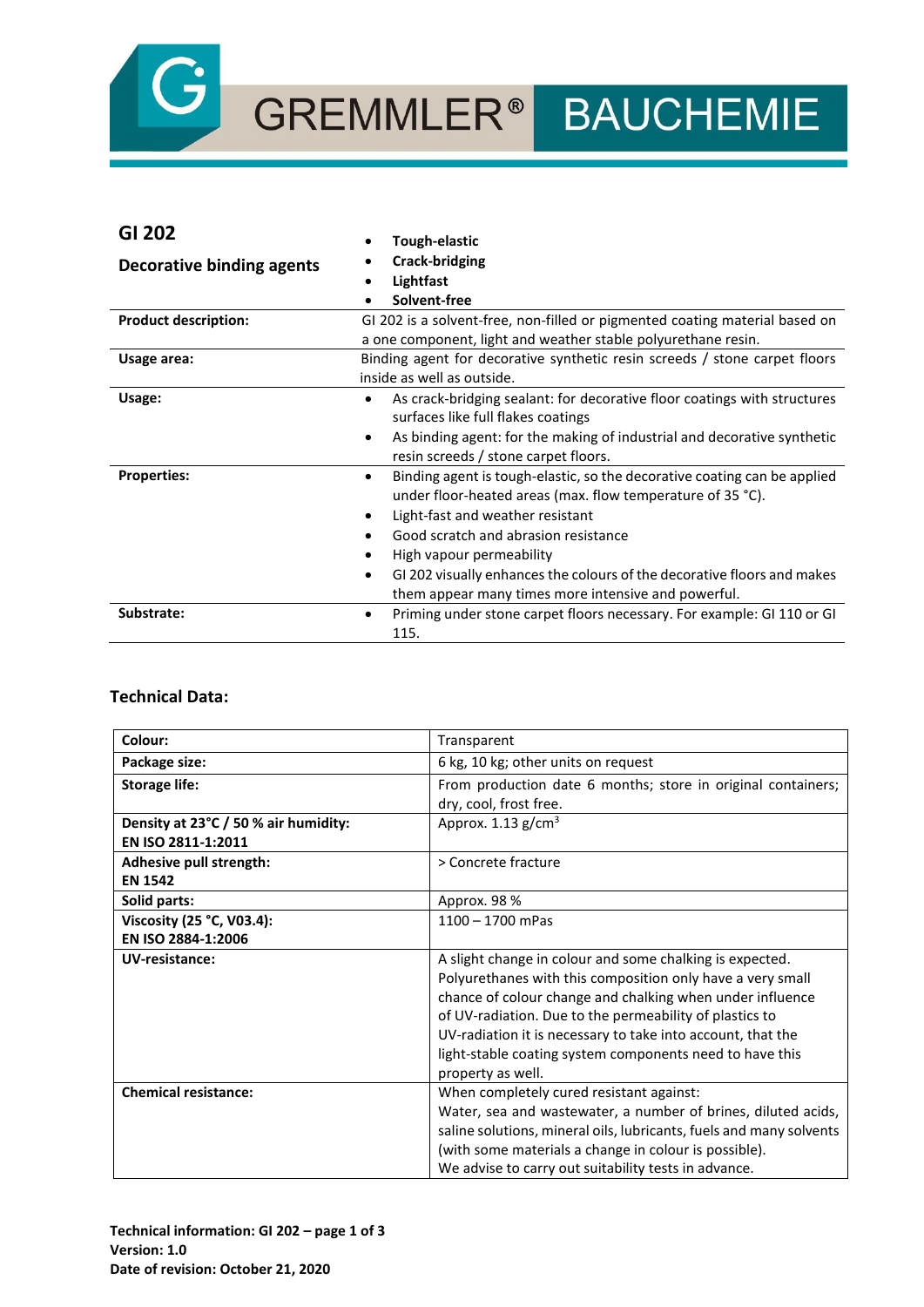# **Processing data:**

| <b>Material usage:</b>                     | As sealing material:                                                                                       |
|--------------------------------------------|------------------------------------------------------------------------------------------------------------|
|                                            | $300 - 600$ g/m <sup>2</sup>                                                                               |
|                                            | $1:12.5 - 1:20$ as stone carpet dependent on the grading curve<br>and open porosity of the finished layer. |
|                                            | These values are dependent on how the product is processed                                                 |
|                                            | and on the substrate. The values are therefore only for a rough                                            |
|                                            | estimate.                                                                                                  |
| Processing time (at 50% air humidity)      | $25 - 30$ minutes (30 °C)                                                                                  |
|                                            | 50 - 70 minutes (20 °C)                                                                                    |
|                                            | 100 – 140 minutes (10 °C)                                                                                  |
| Revision time (at 50% air humidity)        | Min. $6 - 8$ hours, max. 12 hours at 30 °C                                                                 |
|                                            | Min. 12 - 16 hours, max. 24 hours at 20 °C                                                                 |
|                                            | Min. 24 - 36 hours, max. 48 hours at 10 °C                                                                 |
| Curing time (complete mechanical stress at | 3 days (30 °C)                                                                                             |
| 50% air humidity)                          | 7 days (20 °C)                                                                                             |
|                                            | 10 days (10 °C)                                                                                            |
| <b>Processing temperature:</b>             | $10 - 30 °C$                                                                                               |

# **Processing:**

| Preparation of the substrate: | Substrate must be dry, clean, rough, stable and free of separating<br>$\bullet$<br>substances like oil, fats etc.<br>Sealing with GI 202:<br>$\bullet$<br>Within the revision time on a recently made full flakes coating or onto<br>a stone carpet.<br>Stone carpets are applied on prepared and primed area. In any case,<br>$\bullet$<br>the primer should be sprinkled with fire-dried quartz sand in order to<br>achieve a certain resistance and therefore an easier installation.                                                                |
|-------------------------------|---------------------------------------------------------------------------------------------------------------------------------------------------------------------------------------------------------------------------------------------------------------------------------------------------------------------------------------------------------------------------------------------------------------------------------------------------------------------------------------------------------------------------------------------------------|
| Tools:                        | Short or medium piled roller, trowel etc.<br>$\bullet$                                                                                                                                                                                                                                                                                                                                                                                                                                                                                                  |
| Mixing:                       | It is recommended to shake the unit before use.<br>$\bullet$                                                                                                                                                                                                                                                                                                                                                                                                                                                                                            |
| <b>Application:</b>           |                                                                                                                                                                                                                                                                                                                                                                                                                                                                                                                                                         |
| Sealant:                      | For the sealing of stone carpets and cured full flakes coatings, the<br>$\bullet$<br>product is applied evenly spread with a short or medium piled roller<br>while rolling in a cross shaped pattern.<br>The product is rolled onto open-poured coatings using a scraper grid.<br>$\bullet$<br>It is essential to ensure an even application in order to avoid foaming<br>$\bullet$<br>and visual impairments.<br>In case of bigger areas care must be taken to work on in time in order<br>٠<br>to minimize overlapping traces and colour differences. |
| Stone carpet:                 | The finished binding agent GI 202 is homogeneously mixed with the<br>٠<br>aggregate in the compulsory mixer, spread over the area, the<br>appropriate layer thickness set using levelling irons and then manually<br>or mechanically compacted.<br>Sealing must be carried out within the revision time.<br>٠<br>In case of bigger areas care must be taken to work on in time in order<br>٠<br>to minimize overlapping traces and colour differences.                                                                                                  |